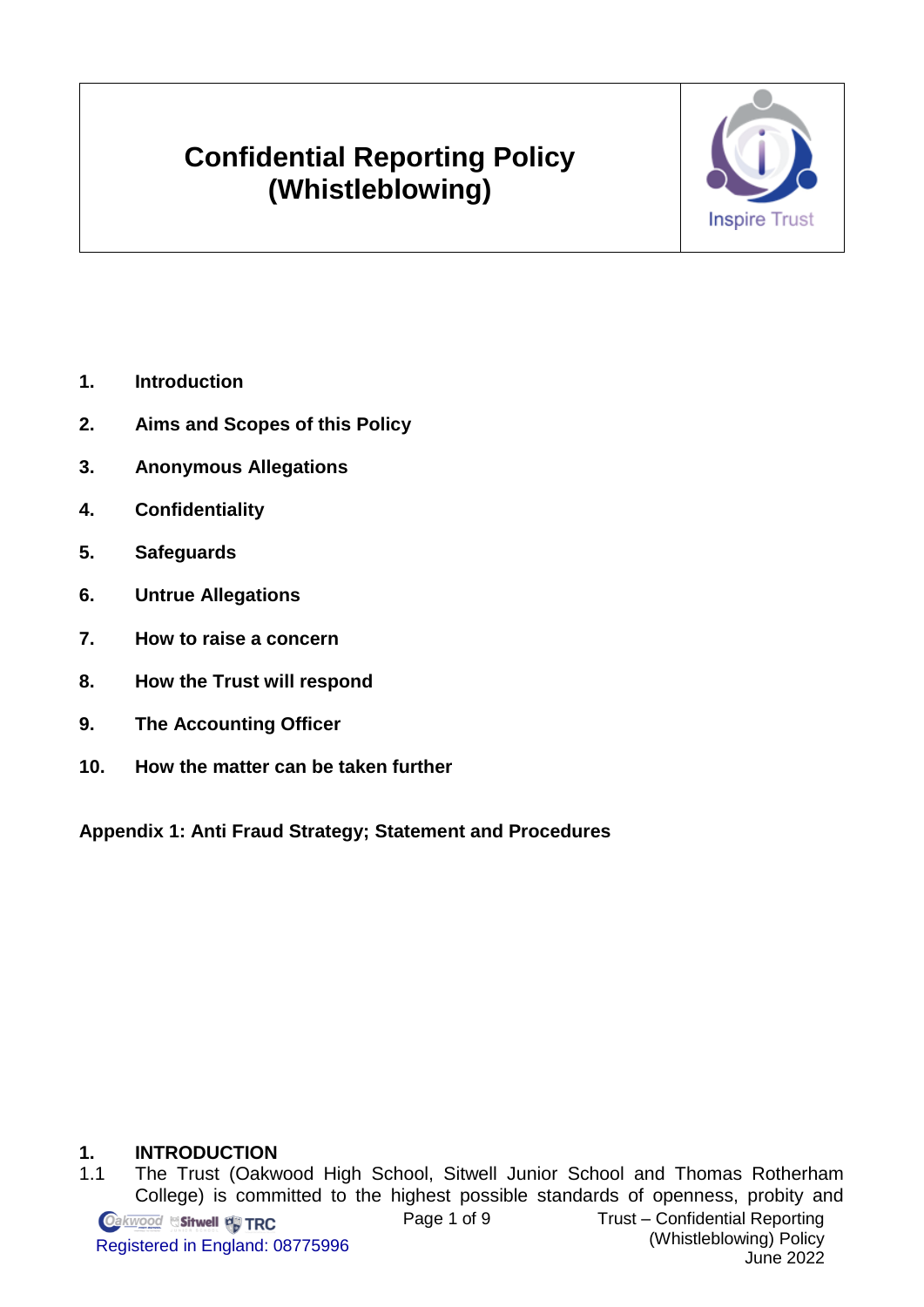accountability. In line with that commitment we expect employees, and others that we deal with, who have serious concerns about any aspect of the Trust's work to come forward and voice those concerns. It is recognised that most cases will have to proceed on a confidential basis.

- 1.2 Employees are often the first to realise that there may be something seriously wrong within the Trust and have a duty to report such matters. However, they may not express their concerns because they feel that speaking up would be disloyal to their colleagues or to the Trust. They may also fear harassment or victimisation. However, employees should not simply ignore their concerns.
- 1.3 This policy document makes it clear that employees can come forward and express their concerns without fear of victimisation, subsequent discrimination or disadvantage. This Confidential Reporting policy is intended to encourage and enable employees to raise serious concerns **within** the Trust rather than overlooking a problem or "blowing the whistle" outside.
- 1.4 Managers should take in to account the translation and interpretation needs of the individual.
- 1.5 The policy applies to all employees and those contractors working for the Trust on Trust premises, for example, agency staff, builders, drivers. It also covers suppliers and those providing services under a contract with the Trust.
- 1.6 These procedures are in addition to the Trust's complaints and grievance procedures and other statutory reporting procedures, for example, safeguarding / allegations of abuse against staff.
- 1.7 This policy will be made available via our website for interested parties including relevant trade unions/professional associations.

# <span id="page-1-0"></span>**2. AIMS AND SCOPE OF THIS POLICY**

- 2.1 This policy aims to:
	- encourage you to feel confident in raising serious concerns and to question and act upon concerns about practice
	- provide avenues for you to raise those concerns and receive feedback on any action taken
	- ensure that you receive a response to your concerns and that you are aware of how to pursue them if you are not satisfied
	- reassure you that you will be protected from possible reprisals or victimisation if you have a reasonable belief that you have made any disclosure in good faith.
- 2.2 There are existing procedures in place to enable you to lodge a grievance relating to your own employment including any breach of the Trust's Equal Opportunities Policies or bullying and harassment. The Confidential Reporting Code is intended to cover major concerns that fall outside the scope of other procedures. These include:
	- a criminal offence has been committed, is being committed or is likely to be committed (child protection issues including allegations of sexual or physical abuse of children and adults will be referred to Rotherham LADO for investigation in line with the Trusts safeguarding policy)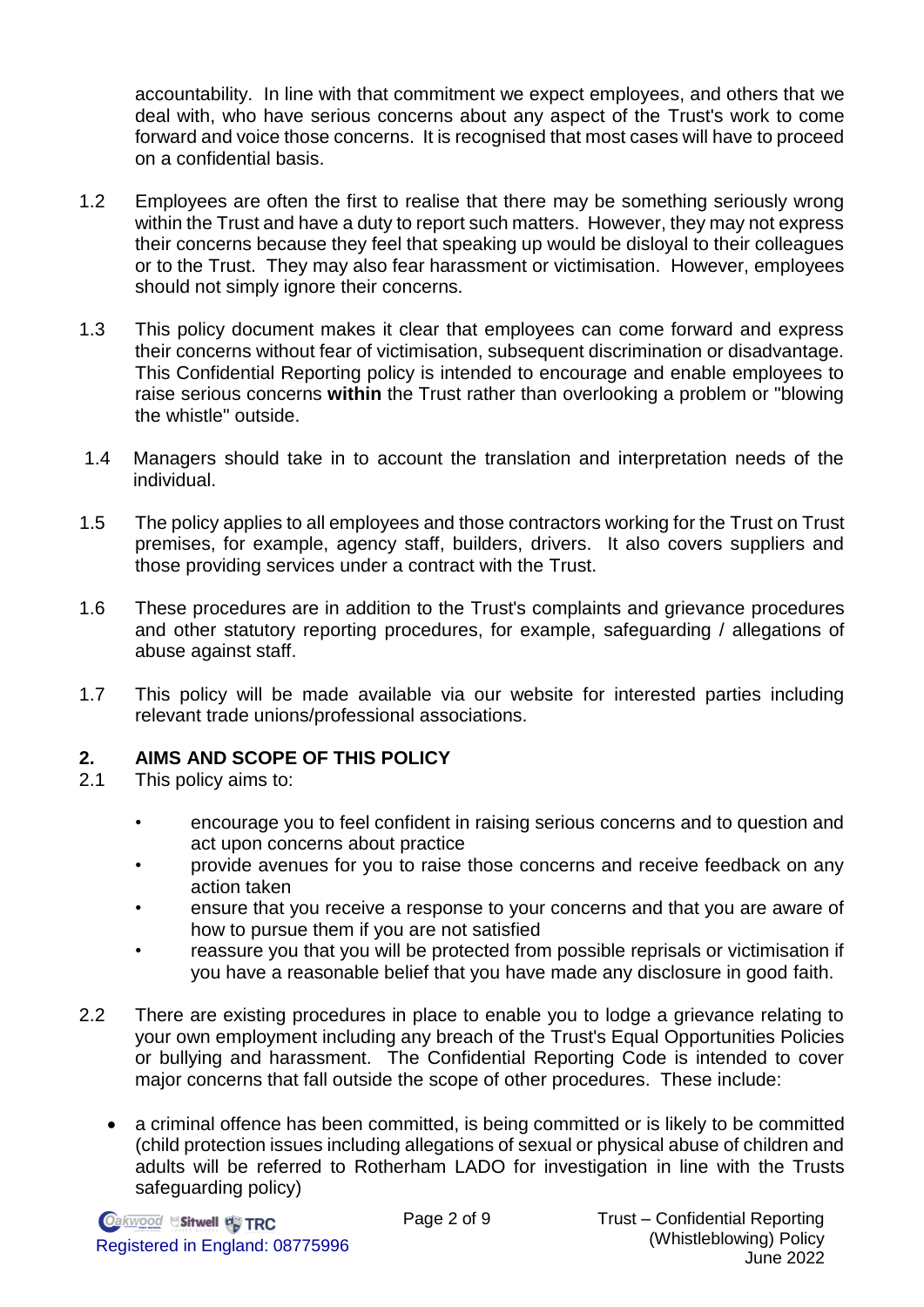- a person has failed, is failing or is likely to fail to comply with any legal obligation to which he or she is subject
- disclosures relating to miscarriages of justice
- health and safety risks, including risks to the public as well as other employees
- damage to the environment
- the unauthorised use of public funds
- possible fraud and corruption (see the Trust's policy statement on fraud)
- other unethical conduct (employees should make themselves familiar with the Trust Code of Conduct for staff)
- Data Breach (employees can routinely report Data Breaches to their Headteacher, Principal or the Director of Corporate Services, but can, where they feel it is appropriate, report breaches under this policy).
- 2.3 Thus, any serious concerns that you have about any aspect of service provision or the conduct of officers or members of the Trust or others acting on behalf of the Trust can be reported under the Confidential Reporting Policy. This may be about something that:
	- makes you feel uncomfortable in terms of known standards, your experience or the standards you believe the Trust subscribes to; or
	- is against the Trust's Standing Orders and policies; or
	- falls below established standards of practice; or
	- amounts to improper conduct.

# <span id="page-2-0"></span>**3. ANONYMOUS ALLEGATIONS**

- 3.1 This policy encourages you to put your name to your allegation whenever possible.
- 3.2 Concerns expressed anonymously are much less powerful but will be considered at the discretion of the Trust.
- 3.3 In exercising this discretion the factors to be taken into account would include:
	- the seriousness of the issues raised
	- the credibility of the concern; and
	- the likelihood of confirming the allegation from attributable sources.
- 3.4 Clearly, the Trust cannot provide a response to anonymous allegations. However, this does not mean they will not be investigated.

# <span id="page-2-1"></span>**4. CONFIDENTIALITY**

4.1 All concerns will be treated in confidence and every effort will be made not to reveal your identity if you so wish. At the appropriate time, however, you may need to come forward as a witness.

# <span id="page-2-2"></span>**5. SAFEGUARDS**

# 5.1 **Harassment** or **Victimisation**

5.2 The Trust is committed to good practice and high standards and wants to be supportive of employees.

**Oakwood Sitwell P. TRC** Registered in England: 08775996

Page 3 of 9 Trust – Confidential Reporting (Whistleblowing) Policy June 2022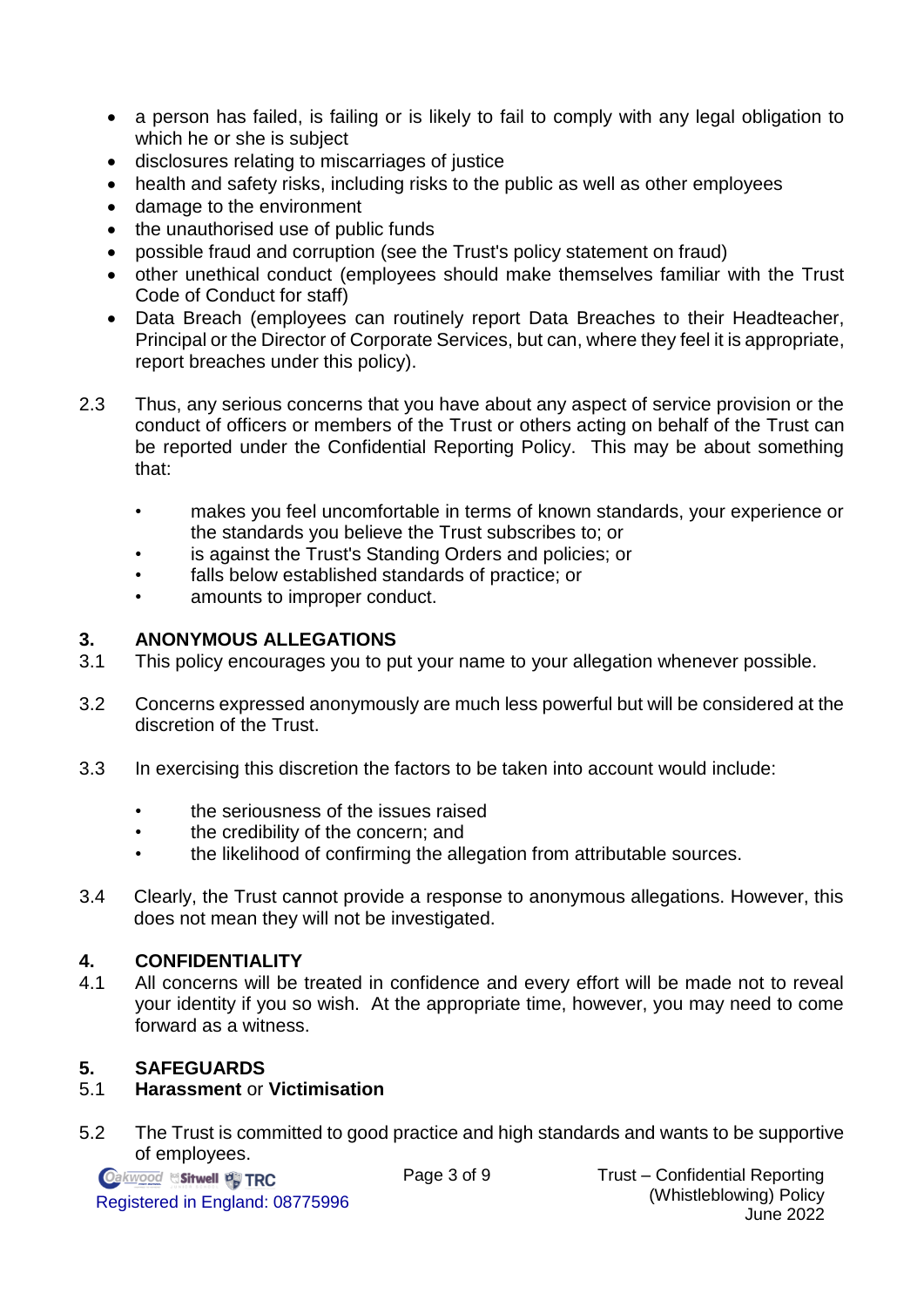- 5.3 The Trust recognises that the decision to report a concern can be a difficult one to make. If what you are saying is true, you should have nothing to fear because you will be doing your duty to your employer and those for whom you are providing a service.
- 5.4 The Trust will not tolerate any harassment or victimisation (including informal pressures) and will take appropriate action to protect you when you raise a concern in good faith.
- 5.5 Any investigation into allegations of potential malpractice will not influence or be influenced by any other employment procedures that already affect you.
- 5.6 The Public Interest Disclosure Act 1998 gives legal protection to employees who disclose information, in good faith, about alleged wrongdoing.

#### <span id="page-3-0"></span>**6. UNTRUE ALLEGATIONS**

6.1 If you make an allegation in good faith and with reasonable belief, but it is not confirmed by the investigation, no action will be taken against you. If, however, you make an allegation frivolously, maliciously or for personal gain, disciplinary action may be taken against you.

#### <span id="page-3-1"></span>**7. HOW TO RAISE A CONCERN**

- 7.1 Should staff have concerns relating to any issue as outlined in Section 2.2 of this policy you should raise your concern with the Headteacher / Head of School / Principal of your Academy. If the concern is about the Headteacher / Head of School / Principal of your Academy you need to raise your concern with the Chair of your Local Governing Body; they are as follows:
	- Oakwood High School: Alexandra Dudson, a.dudson@inspiretrust.uk
	- Sitwell Junior School: Peter Sheldon, [p.sheldon@inspiretrust.uk](mailto:p.sheldon@inspiretrust.uk)
	- Thomas Rotherham College: Tim Mulroy, t.mulroy@inspiretrust.uk

If the concern is about the CEO of the Trust you need to raise your concern with the Chair of Trust: Paul Jagger: p.jagger@inspiretrust.uk

- 7.2 Please remember that this policy covers the concerns listed in section 2.2, issues relating to your employment need to be addressed via the Grievance Policy. Concerns may be raised verbally or in writing. Employees who wish to make a written report are invited to use the following format:
	- please mark envelope "to be opened by addressee only"
	- the background and history of the concern (giving relevant dates);
	- you will need to provide details that demonstrate the grounds for your concern
	- the reason why you are particularly concerned about the situation.
- 7.3 The earlier you express the concern the easier it is to take action.

**Oakwood Sitwell W TRC** Registered in England: 08775996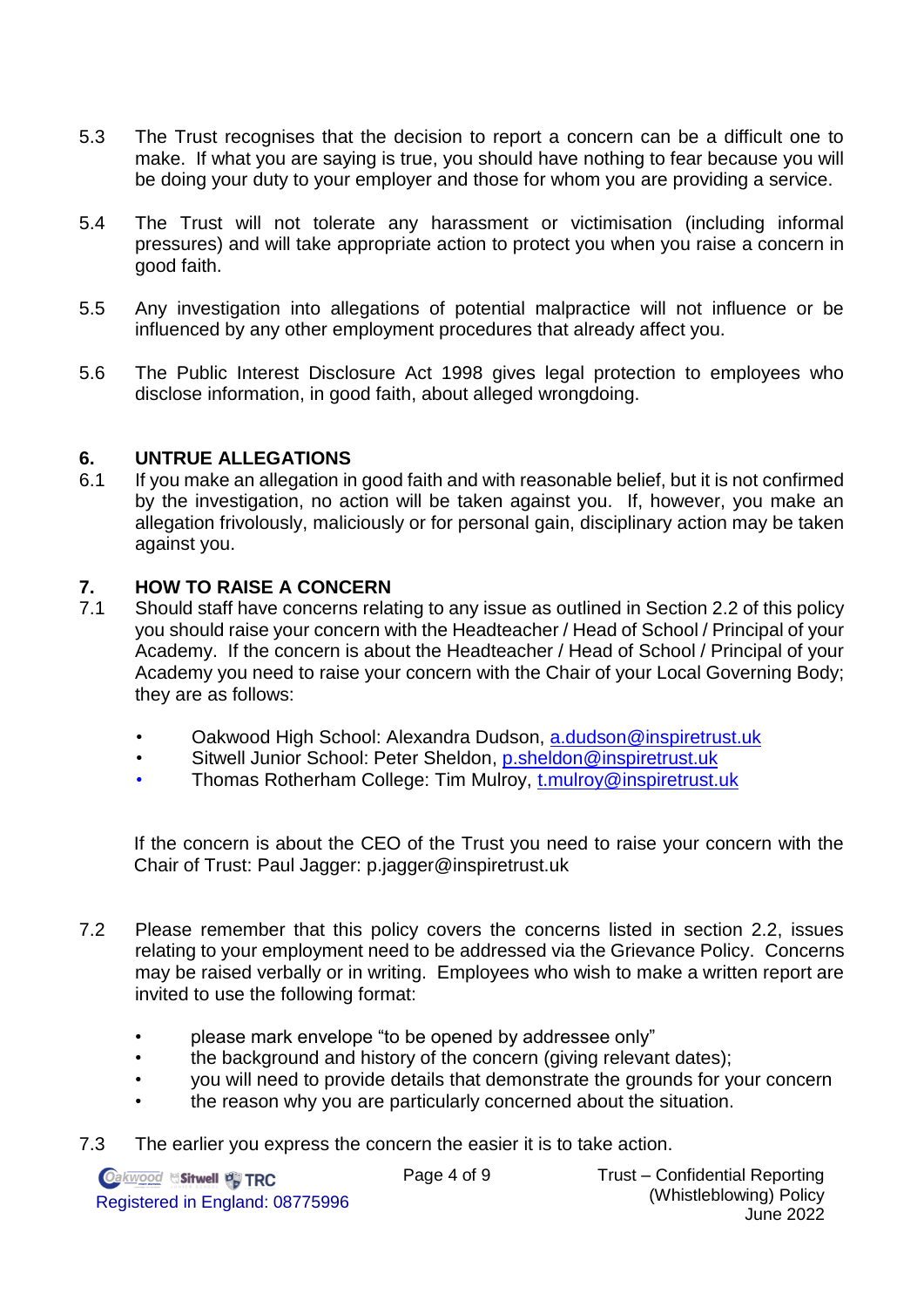- 7.4 Although you are not expected to prove beyond doubt the truth of an allegation, you will need to demonstrate to the person contacted that there are reasonable grounds for your concern.
- 7.5 You can obtain advice/guidance on how to pursue matters of concern from your line manager or any member of the Senior Leadership Team (unless your concern is about one or more of these staff).
- 7.6 You may wish to consider discussing your concern with a colleague or your trade union first and you may find it easier to raise the matter if there are two (or more) of you who have had the same experience or concerns.
- 7.7 You may invite your trade union, professional association representative or a friend to be present during any meetings or interviews in connection with the concerns you have raised however, you must be able to answer any questions relating to your allegation yourself and the Trust will always address correspondence relating to your complaint to you.

#### <span id="page-4-0"></span>**8. HOW THE TRUST WILL RESPOND**

- 8.1 The Trust will respond to your concerns. Do not forget that testing out your concerns is not the same as either accepting or rejecting them.
- 8.2 Where appropriate, the matters raised may:
	- be investigated by a member of the Academy senior leadership team, or Trust OEE (Operations and Education Executive); or if the issue relates to the CEO – Governors / Trustees. The issue may be referred to either the grievance or disciplinary procedures
	- be investigated by Rotherham Safeguarding Unit if the issues relate to child protection
	- be referred to the police or the Trusts legal advisors
	- be referred to the external auditor be referred to the Education Funding Agency
	- form the subject of an independent inquiry
- 8.3 In order to protect individuals and those accused of misdeeds or possible malpractice, initial enquiries will be made to decide whether an investigation is appropriate and, if so, what form it should take. The overriding principle which the Trust will have in mind is the public interest. Concerns or allegations which fall within the scope of specific procedures (for example, child protection issues) will normally be referred for consideration under those procedures.
- 8.4 Some concerns may be resolved by agreed action without the need for investigation. If urgent action is required this will be taken before any investigation is conducted.
- 8.5 Within ten working days of a concern being raised, the person to whom it is expressed will write to you: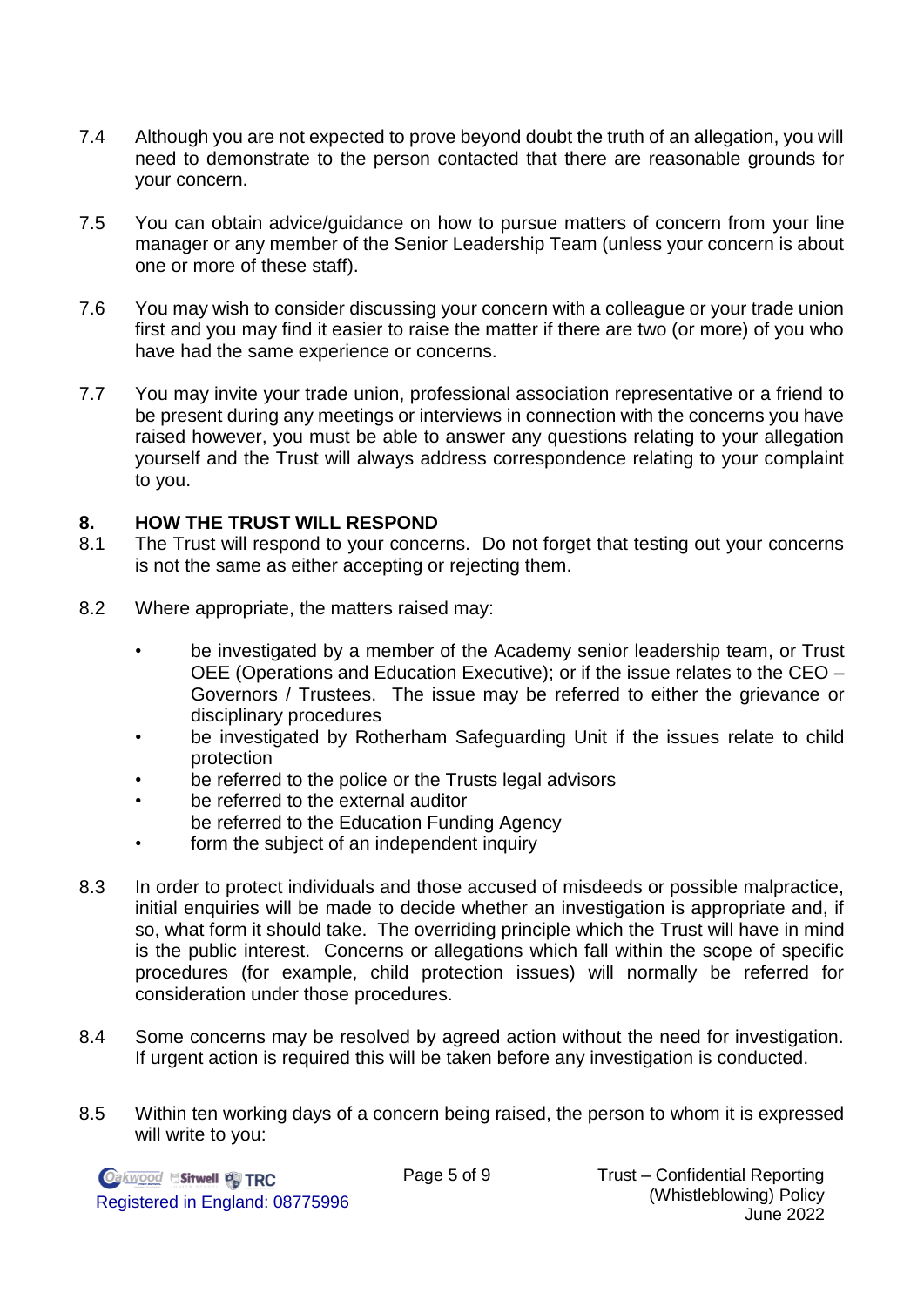- acknowledging that the concern has been received
- indicating how we propose to deal with the matter
- giving an estimate of how long it will take to provide a final response
- telling you whether any initial enquiries have been made
- supplying you with information on staff support mechanisms, and
- telling you whether further investigations will take place and if not, why not.
- 8.6 The amount of contact between the officers considering the issues and you will depend on the nature of the matters raised, the potential difficulties involved and the clarity of the information provided. If necessary, the Trust will seek further information from you.
- 8.7 Where any meeting is arranged, off-site if you so wish, you can be accompanied by a union or professional association representative or a friend.
- 8.8 The Trust will take steps to minimise any difficulties which you may experience as a result of raising a concern. For instance, if you are required to give evidence in criminal, disciplinary or other proceedings the Trust will arrange for you to receive advice about the procedure.
- 8.9 The Trust accepts that you need to be assured that the matter has been properly addressed. Thus, subject to legal constraints, we will keep you informed of developments every twenty-eight days and the outcome of any investigation.

# <span id="page-5-0"></span>**9. HOW THE MATTER CAN BE TAKEN FURTHER**

- 9.1 This policy is intended to provide you with an avenue within the Trust to raise concerns. The Trust hopes you will be satisfied with any action taken.
- 9.2 If you are not, then you can request that the issue is referred to the CEO for consideration.
- 9.3 If you are not satisfied at the end of the CEO review you can request that the issue is referred to a Trust Governor Panel.
- 9.4 If, having exhausted all internal processes, you feel it is necessary to take the matter outside the Trust, the following are possible contact points:
	- the school's auditors (FAO Philip Allsop, Barber Harrison, 2 Rutland Park, Sheffield, S10 2PD)
	- your trade union
	- your local Citizens Advice Bureau
	- The Education Funding Agency
	- Rotherham Borough Councils Safeguarding Unit (Sherran Finney 01709 822690)
	- relevant professional bodies or regulatory organisations
	- a relevant voluntary organisation
	- the police
- 10.2 You are advised that disclosure to the press is not encouraged and will not normally be legally protected.

**Oakwood Sitwell W TRC** Registered in England: 08775996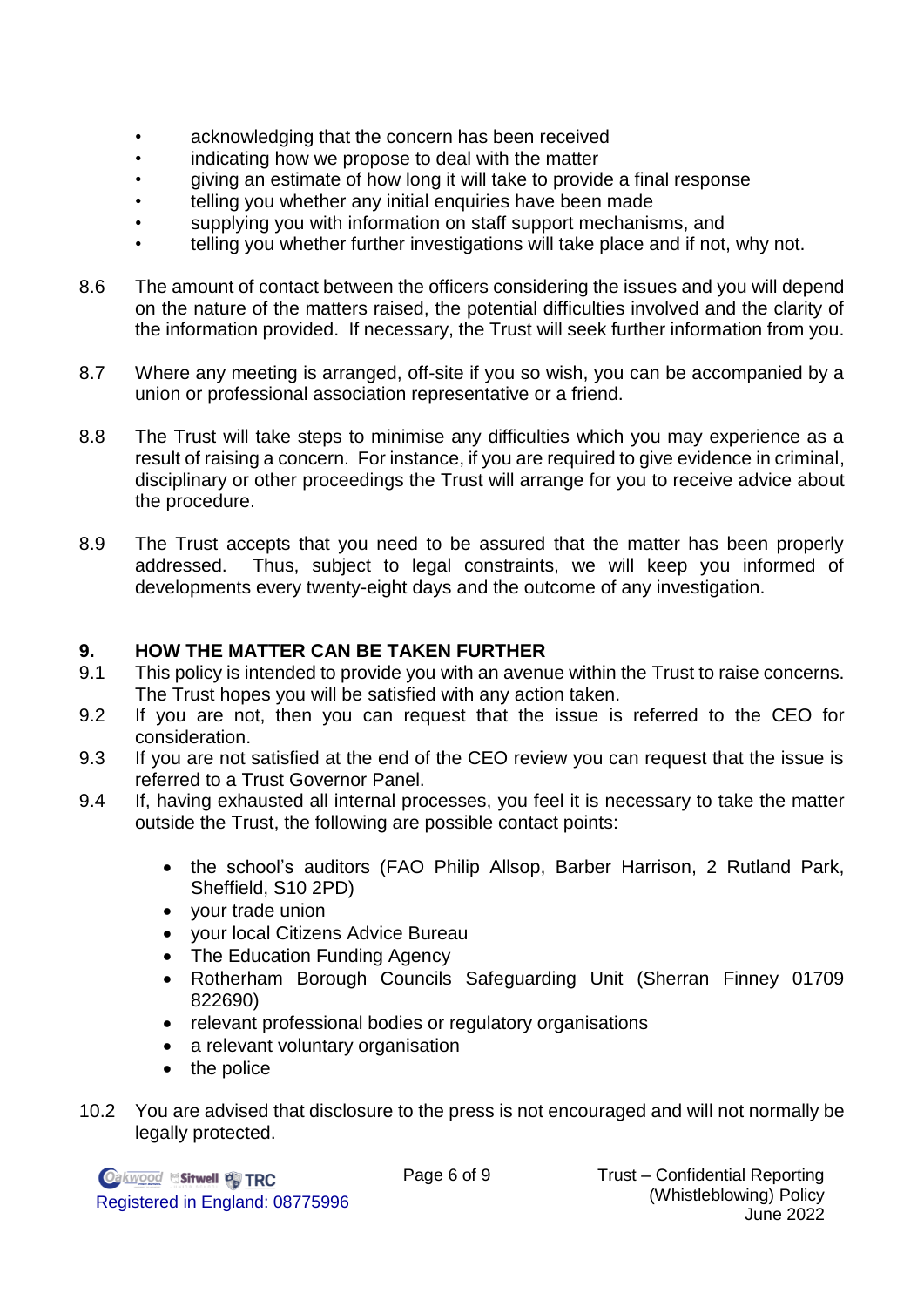# <span id="page-6-0"></span>**11 THE CHIEF EXECUTIVE OFFICER (CEO)**

11.1 The CEO of the Trust; David Naisbitt, has overall responsibility for the maintenance and operation of this policy. The CEO maintains a record of concerns raised and the outcomes (but in a form which does not endanger your confidentiality) and will report as necessary to the Trust. All instances of Whistleblowing must be reported by the Academy Head to the CEO.

| <b>Policy Review</b>     | Annual                                                   |
|--------------------------|----------------------------------------------------------|
| Policy to be approved by | <b>Trust Board</b>                                       |
| Date of Review           | <b>June 2022</b>                                         |
| <b>Approved by Chair</b> | Mr Paul Jagger                                           |
| <b>Next Review</b>       | June 2023 (subject to changes to the statutory guidance) |
| <b>Lead Professional</b> | David Naisbitt, CEO, Inspire Trust                       |
| <b>Communication</b>     | Via Document Management System                           |

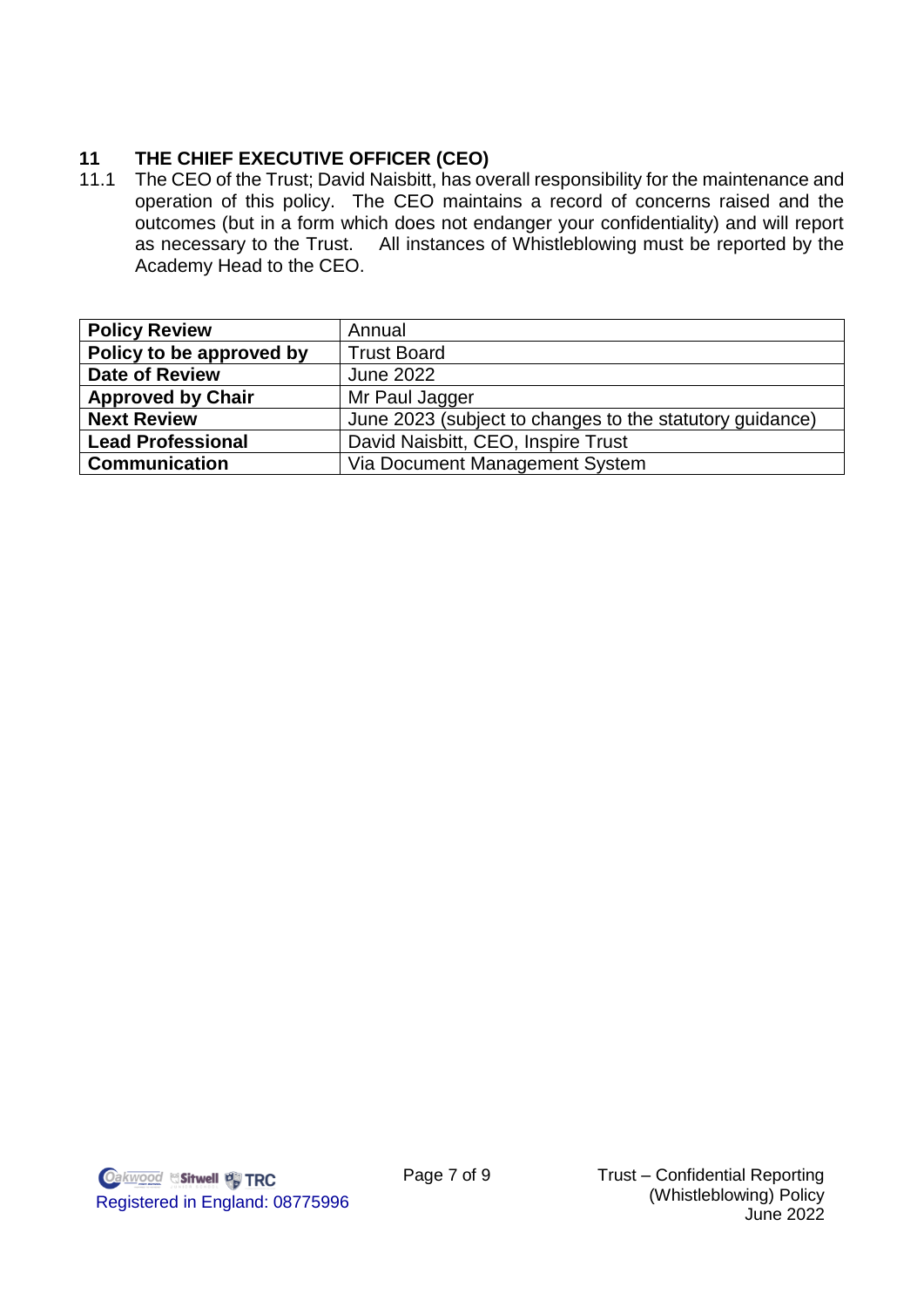**Appendix 1**

# <span id="page-7-0"></span>**ANTI-FRAUD STRATEGY; STATEMENT AND PROCEDURES**

The Trust is committed to the proper accountability of public funds and condemns all actions that are of a fraudulent and corrupt nature. As part of this commitment to public accountability the Trust expects that: -

#### **1. Members, Trustees and Governors**

Shall fulfil their duties in accordance with the requirements of "the Trust's Code of Conduct".

#### **2. Employees**

Act in accordance with the Code of Conduct and other professional standards as issued to employees at commencement of employment.

Request permission to undertake and declare to the Headteacher any other form of employment in addition to their function within the Trust. The details are to be entered in the "Register of Business and Pecuniary Interests" declared by employees, copies of which are held by the Director of Human Resources and Professional Support.

# **3. Accounting Officer (Chief Executive Officer)**

Should ensure that all the academy trust's property is under the control of the trustees, and measures are in place to prevent losses or misuse, including maintenance of fixed asset registers.

#### **4. Education Funding Agency**

The trust **must** notify EFA, as soon as is operationally practical based on its particular circumstances, of any instances of fraud or theft exceeding £5,000 individually, or £5,000 cumulatively in any academy financial year. Any unusual or systematic fraud, regardless of value, **must** also be reported. The following information is required:

- $\blacksquare$  full details of the event(s) with dates;
- the financial value of the loss

measures taken by the trust to prevent recurrence;

- whether the matter was referred to the police (and why if not); and
- whether insurance cover or the risk protection arrangements have offset any loss.

# **5. Members, Trustees, Governors and Employees**

Protect public interest and confidence as the over-riding factor when decisions are to be made in relation to matters that involve an element of private interest. Where doubt exists over the correct procedure, advice should be sought from the Accounting Officer.

When making decisions regarding appointments or recommending individuals for awards or benefits, both monetary and otherwise, that the decision taken is based purely on merit in accordance with defined guidelines.

Be accountable to the public for their decisions and actions including subjecting themselves to whatever scrutiny is appropriate to their office. To openly give reasons for their decisions and actions except in cases where the wider public interest requires a restriction of such